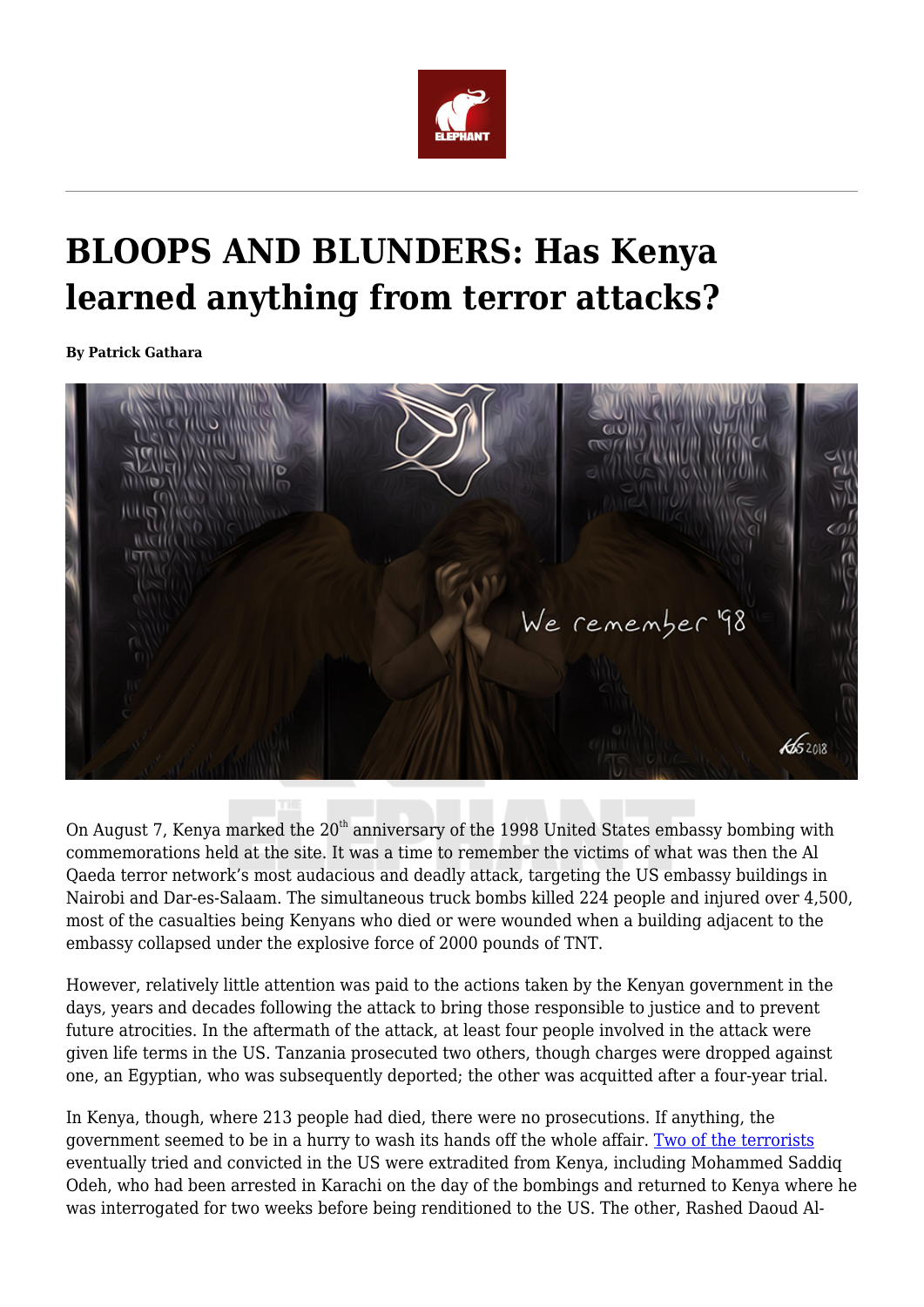'Owhali, was one of the attackers who had been injured as he escaped the scene and who was arrested five days later.

Why were the two not tried in Kenya? After all, they had killed Kenyans and broken Kenyan laws. At the time, a traumatised country was afraid that putting them on trial in Nairobi would invite more attacks. There may also have been doubts about the country's capacity to carry out proper investigations as well the ability of its then compromised judiciary to adequately try the cases.

This was not the first terror attack in the city. On New Year's Eve 18 years before, a bomb blast at the Norfolk hotel in Nairobi had killed 20 people and injured close to 100. The attack also caught Kenya's security forces napping and the attacker, a Palestinian militant, escaped. No one was tried for the incident. Further, there were no repercussions against the security officials. Similarly, no one was ever held accountable for an earlier [spate of bombings,](http://owaahh.com/the-three-curious-bombings-that-rocked-nairobi-in-1975/) this time linked to the government itself, which killed 27 people in February 1975.

A disturbing pattern begins to emerge. There is no record of security officials being held to account for their failure to detect and stop the 1998 bombing, despite the fact that Mustafa Mahmoud Said Ahmed, the Egyptian later tried and [deported](https://www.washingtonpost.com/archive/politics/2000/03/20/world-in-brief/6eed1c4b-c4ee-4b32-a6e3-67d553c95e54/?utm_term=.452427fc04b1) by Tanzania, had 9 months before the attack walked into the embassy and provided details on the impending attack. He was turned over to Kenyan authorities who interrogated and deported him but who seemed to have done little to follow up on the information he had provided.

A disturbing pattern begins to emerge. There is no record of security officials being held to account for their failure to detect and stop the 1998 bombing, despite the fact that Mustafa Mahmoud Said Ahmed, the Egyptian later tried and deported by Tanzania, had 9 months before the attack walked into the embassy and provided details on the impending attack.

In fact, [as reported by the](https://www.nytimes.com/1998/10/23/world/nairobi-embassy-received-warning-of-coming-attack.html) *[New York Times](https://www.nytimes.com/1998/10/23/world/nairobi-embassy-received-warning-of-coming-attack.html)*, the attack happened almost exactly as he had detailed. Writing [in](https://www.theelephant.info/features/2017/06/01/national-insecurity-kenyas-forever-war-on-terror/) *[The Elephant](https://www.theelephant.info/features/2017/06/01/national-insecurity-kenyas-forever-war-on-terror/)* [last year,](https://www.theelephant.info/features/2017/06/01/national-insecurity-kenyas-forever-war-on-terror/) the former US marine and security consultant, Andrew Franklin, also noted that "investigations into the Nairobi attack showed that an Al Qaeda sleeper cell had entered Kenya in 1993/94, acquired Kenyan IDs and passports, registered companies, opened bank accounts, established families and conducted business at the coast; all their documentation had either been obtained fraudulently or lawfully because of lapses and oversights in enforcing regulations and applicable laws in place 20 years before". In fact, Ahmed had told his Kenyan interrogators in 1997 that he had "in the past … provided information about Islamic radicals because he wanted to see them arrested and rehabilitated rather than caught committing a crime for which they would be executed".

Regardless, Kenya did not conduct any formal inquiry into the obvious security failures. The same would be replicated 4 years later when in November 2002, 13 people, including 10 Kenyans, were killed and 80 others wounded by a car bomb at the Israeli-owned Paradise Hotel on the country's coast. Simultaneously, a surface-to-air missile was fired at but missed a plane carrying 271 passengers and crew as it took off from the Mombasa airport. However, this time there were attempts at local prosecutions which, though, were [ultimately unsuccessful.](https://www.capitalfm.co.ke/news/2008/09/kikambala-suspect-freed-of-weapons-charge/)

By 2007, the Kenyan government had reverted to type. [Mohammed Abdul Malik Bajabu,](https://www.miamiherald.com/news/nation-world/world/americas/guantanamo/article119774863.html) a Kenyan who was arrested that year in Mombasa and who later "admitted that he participated in the planning and execution" of the two attacks, was quickly turned over to the Americans and sent to Guantanamo Bay. According to [Samuel Aronson](https://www.umes.edu/cms300uploadedfiles/ajcjs/volume_7_issue_1_and_2/vol7.1%20aronson%20final.pdf) of the London School of Economics, "he was handed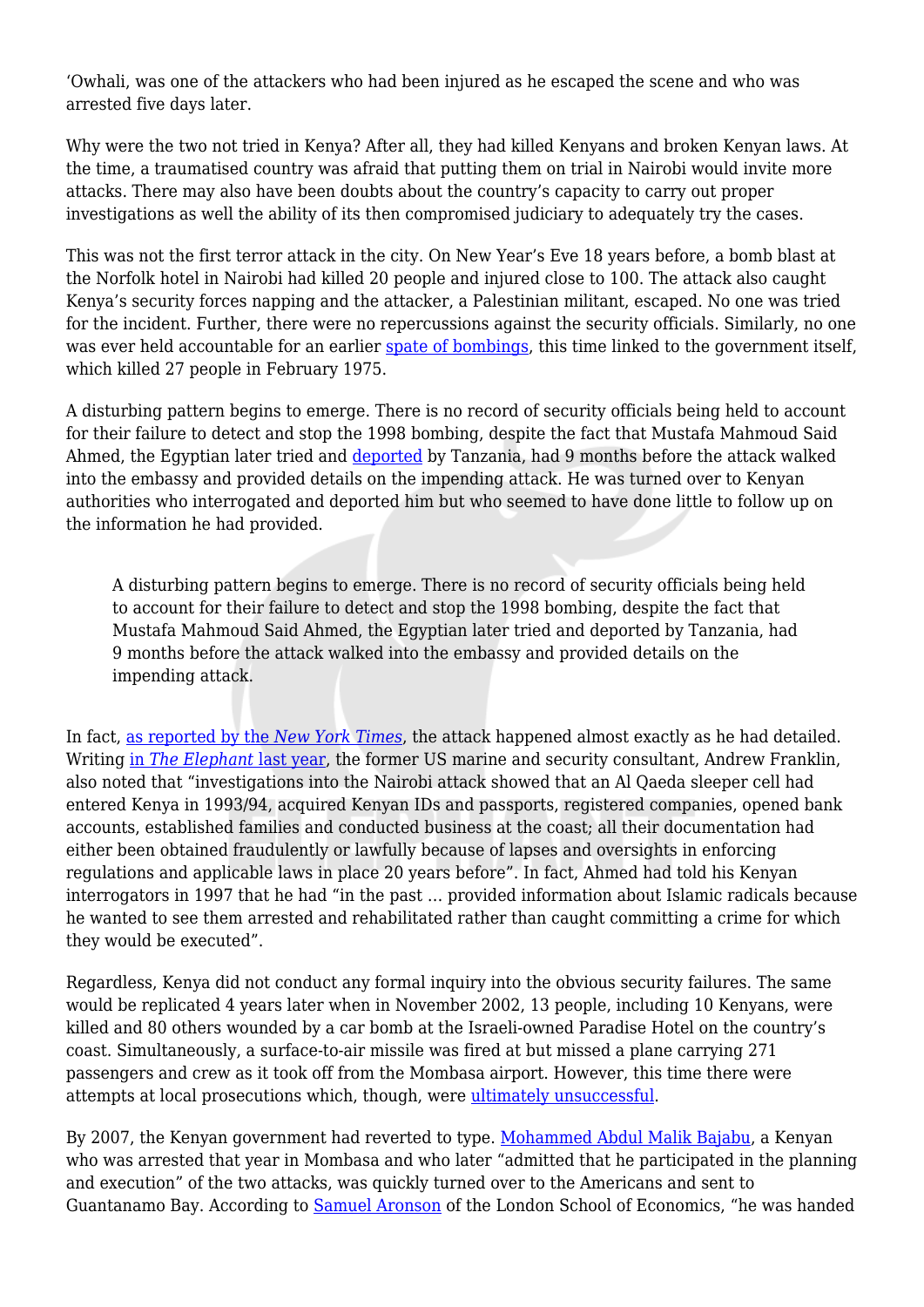over to the American government because Kenya did not have the means to further investigate or prosecute the case. … the untrained law enforcement personnel and lack of proper legislation in Kenya make the amount of counterterrorism aid flowing into the country largely irrelevant".

A decade later, following Kenya's ill-advised invasion of neighbouring Somalia, terror returned to the country and again, the authorities were found wanting. By August of 2014, [as reported by](https://www.standardmedia.co.ke/article/2000131848/kenya-has-experienced-100-terror-related-attacks-in-three-years) *[The](https://www.standardmedia.co.ke/article/2000131848/kenya-has-experienced-100-terror-related-attacks-in-three-years) [Standard](https://www.standardmedia.co.ke/article/2000131848/kenya-has-experienced-100-terror-related-attacks-in-three-years)*, at least 370 people had died and over a thousand been injured by the Al Shabaab terrorist group. However, "most investigations … remain unresolved, with police blaming loopholes in the law and judges for returning suspects on the streets due to weak investigations and inconclusive evidence. Top security organs have been more reactionary than proactive".

"There was never a review meeting on how we handled incidents," a senior police officer [told the](https://www.nation.co.ke/news/Police-Crisis-Security-Reforms-Investigation/1056-2776402-14ra0bf/index.html) *[Daily Nation](https://www.nation.co.ke/news/Police-Crisis-Security-Reforms-Investigation/1056-2776402-14ra0bf/index.html).* Kenya's security forces "basically learnt nothing" from the terror attacks, including the one on the Westgate Mall, which killed 68 people in September 2013, and the one on Garissa University College in April 2014, which left 147 students dead.

It was clear that nothing had been learnt from the 1998 tragedy. When the four-storey Ufundi Cooperative building adjacent to the US embassy collapsed following the explosion, panicked and clueless police initially attempted to stop would-be rescuers, arresting some in the process. Fifteen years later, when the Westgate Mall attack happened, it took most of the day for the authorities to organise a response. As journalist Tristan McConnell wrote in his [award-winning reconstruction of](https://foreignpolicy.com/2015/09/20/nairobi-kenya-westgate-mall-attack-al-shabab/) [the attack](https://foreignpolicy.com/2015/09/20/nairobi-kenya-westgate-mall-attack-al-shabab/), "Kenyan security forces did not launch their operation until 4:00 p.m., by which time it was already too late: Most of those who would escape had already escaped; most of those who would be wounded had already been struck; and most of those who would die were already dead. It is likely that many of the victims bled to death in the slow hours between the start of the attack and the arrival of help."

"There was never a review meeting on how we handled incidents," a senior police officer told the *Daily Nation.* Kenya's security forces "basically learnt nothing" from the terror attacks, including the one on the Westgate Mall, which killed 68 people in September 2013, and the one on Garissa University College in April 2014, which left 147 students dead.

Sadly, not even the country's soldiers are safe. In January 2016, Al Shabaab overran a Kenyan base in El Adde, slaughtering [anywhere from 141 to 200 troops.](https://www.ipinst.org/wp-content/uploads/2016/07/1607_Battle-at-El-Adde.pdf) Almost exactly a year later, they sacked another camp, this time at Kulbiyow, leaving 68 dead. As the *Standard* [editorialised](https://www.standardmedia.co.ke/article/2001227571/top-military-bosses-have-failed-soldiers), "losing more than 250 soldiers in 54 weeks in two identical attacks speaks not to the consequence of going to war but the utter incompetence of the high command."

Yet, to date, the country has not instituted an independent public inquiry into any of these failures. A promise by President Uhuru Kenyatta to set up such an inquiry to look into the Westgate attack was [reportedly](https://mobile.nation.co.ke/news/Commission-of-inquiry-that-never-was/1950946-2460374-format-xhtml-dxe2a9z/index.html) shelved "after he was advised it could expose sensitive details and lead to the passing of a no-confidence vote in security chiefs in the middle of an anti-terror war". A similar [promise](https://www.the-star.co.ke/news/2016/01/21/amisom-failed-to-give-resources-to-help-kenyan-soldiers-after-al_c1280806) by the Chief of Defence Forces, General Samson Mwathethe, to "give Kenyans answers to questions they have been asking" following the El Adde attack also came to naught. As a result, just as in the past, no senior officials, military generals or officers have been held to account.

The situation is a little better as far as prosecutions are concerned. Cases against four Westgate suspects have been ongoing for nearly four years. Another five people – four Kenyans and a Tanzanian – are on trial in relation with the Garissa University attacks in a case that has been